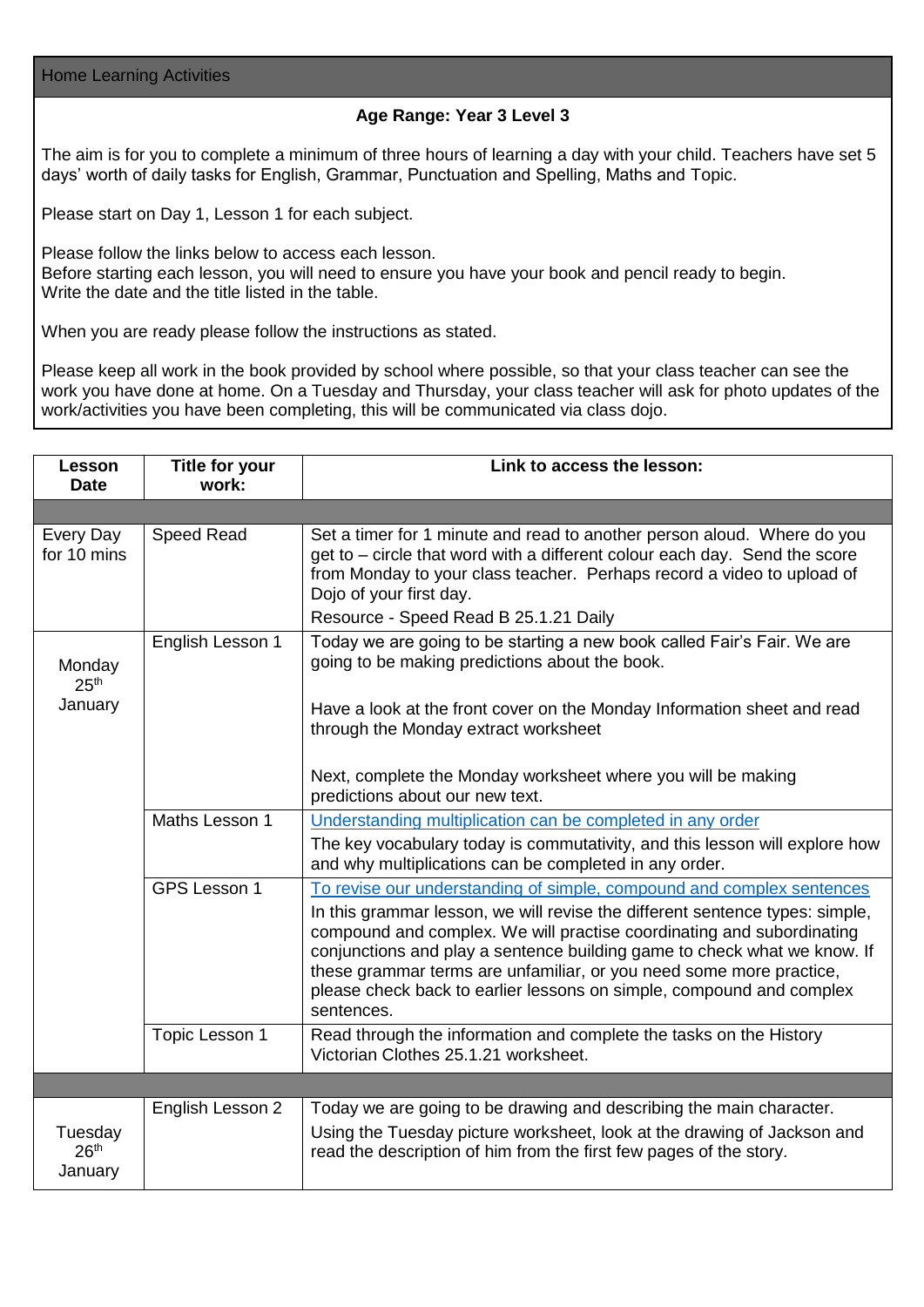|                                          |                                  | Next, draw your own picture of Jackson and then label and describe him.<br>Remember to use adjectives and interesting language. Use the Tuesday<br>adjective worksheet to help you.                                                                                                                                    |
|------------------------------------------|----------------------------------|------------------------------------------------------------------------------------------------------------------------------------------------------------------------------------------------------------------------------------------------------------------------------------------------------------------------|
|                                          | Maths Lesson 2                   | Using arrays to represent the 3 and 4 times tables                                                                                                                                                                                                                                                                     |
|                                          |                                  | This lesson will involve creating and using arrays in order to visualise<br>multiplications and accurately answer questions                                                                                                                                                                                            |
|                                          | GPS <sub>n</sub><br>Lesson       | To understand the two functions of apostrophes                                                                                                                                                                                                                                                                         |
|                                          | $\overline{2}$                   | In this lesson, we will look at the two types of apostrophes and when they<br>are used. We will then focus on apostrophes for contraction and practise<br>where to use them for different word combinations. The children will then<br>have a go at contracting and uncontracting words where apostrophes are<br>used. |
|                                          | Topic Lesson 2<br><b>PE</b>      | https://www.youtube.com/watch?v=l0k6XqfFEUo                                                                                                                                                                                                                                                                            |
|                                          |                                  |                                                                                                                                                                                                                                                                                                                        |
| Wednesday<br>27 <sup>th</sup><br>January | English Lesson 3                 | Today we are going to comparing two characters from our story.<br>Read the Wednesday text extract. Pay close attention to the description of<br>the two characters.                                                                                                                                                    |
|                                          |                                  | Discuss the differences and similarities between the two characters. Think<br>about the appearance, background and personality between each<br>character.                                                                                                                                                              |
|                                          |                                  | Complete the Wednesday Level 3 and 4 worksheet.                                                                                                                                                                                                                                                                        |
|                                          | Maths Lesson 3                   | Using bar models to represent known times tables                                                                                                                                                                                                                                                                       |
|                                          |                                  | This lesson will relate arrays and bar models as ways of visualising<br>multiplication questions and solving calculations.                                                                                                                                                                                             |
|                                          | GPS Lesson 3                     | To introduce apostrophes for singular possession                                                                                                                                                                                                                                                                       |
|                                          |                                  | In this lesson, we will introduce apostrophes for singular possession. We<br>will learn to spot them and practise using them.                                                                                                                                                                                          |
|                                          | Topic Lesson 3<br><b>SCIENCE</b> | Watch the following video on what happens when we stare at the sun and<br>answer the following questions.<br>https://www.youtube.com/watch?v=_SUvR0WE2aA                                                                                                                                                               |
|                                          |                                  | How much brighter is the sun than a lightbulb?<br>$\bullet$                                                                                                                                                                                                                                                            |
|                                          |                                  | What is the radiation called that comes from the sun?<br>$\bullet$<br>Which part of your eye can get sunburn?<br>$\bullet$                                                                                                                                                                                             |
|                                          |                                  | What is the condition called when too much light damages your<br>retinal tissue?                                                                                                                                                                                                                                       |
|                                          |                                  | How long can it take to recover from this condition?<br>$\bullet$<br>Why is a solar eclipse dangerous for our eyes?<br>$\bullet$                                                                                                                                                                                       |
|                                          |                                  | So what can you do to protect your eyes?                                                                                                                                                                                                                                                                               |
|                                          |                                  | There are several things you should do to protect your eyes from the sun or<br>other bright lights.                                                                                                                                                                                                                    |
|                                          |                                  | You should wear sunglasses when out in the sun. Sunglasses have<br>a UV rating to show how well they block UV rays. Make sure you get<br>sunglasses with a high UV rating.                                                                                                                                             |
|                                          |                                  | Some sunglasses don't have a UV rating - these are really just toy<br>$\bullet$<br>sunglasses and don't protect your eyes. In fact, because they have<br>dark lenses but no UV filter, the pupil opens wider, actually letting in<br>more UV rays!                                                                     |
|                                          |                                  | You can also wear a hat with a wide brim to shade your eyes.<br>$\bullet$                                                                                                                                                                                                                                              |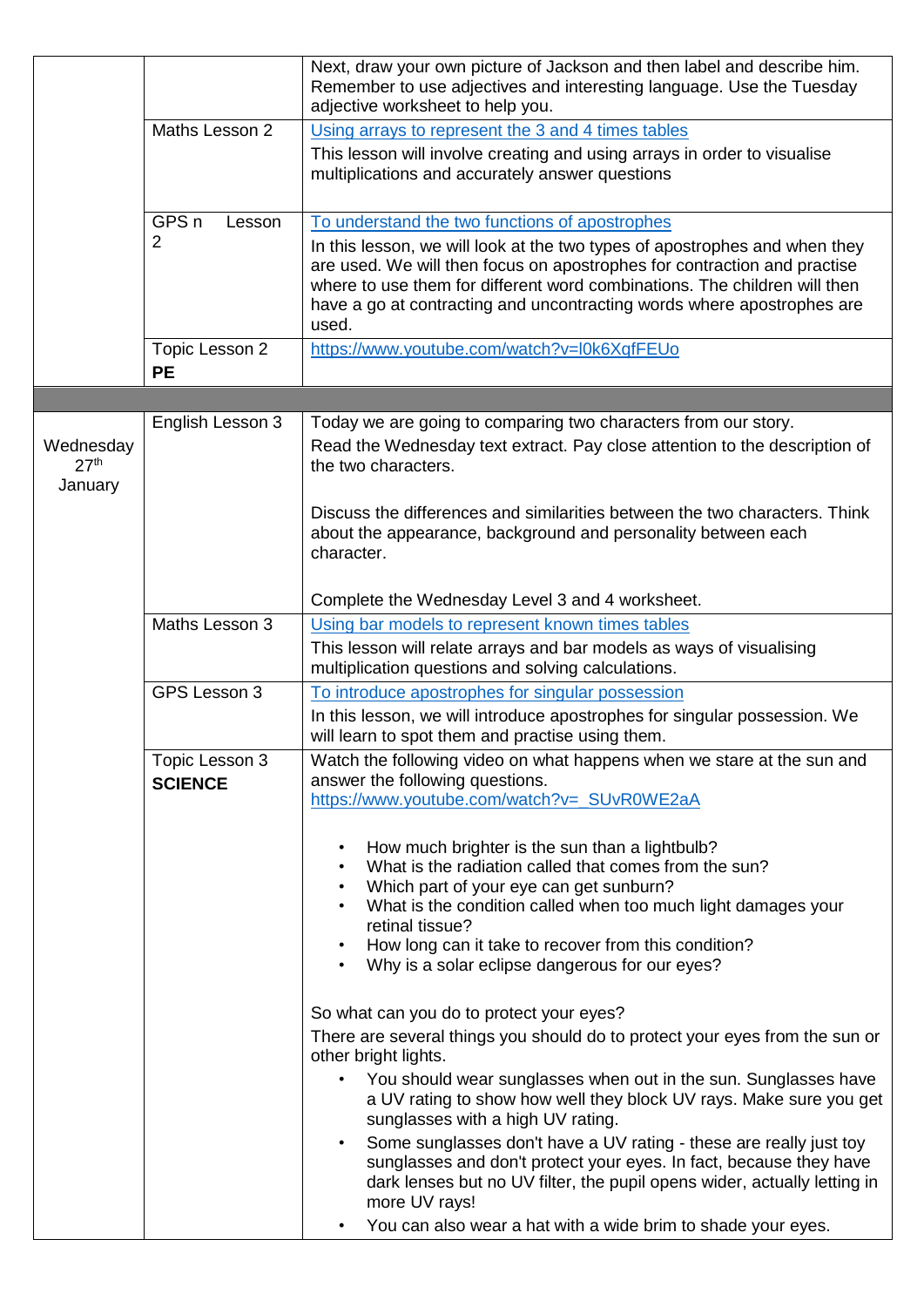|                                         |                             | Even if you are wearing sunglasses and a hat, you should still never<br>look directly at the sun.                                                                                                                                                                                                                                                                                                         |
|-----------------------------------------|-----------------------------|-----------------------------------------------------------------------------------------------------------------------------------------------------------------------------------------------------------------------------------------------------------------------------------------------------------------------------------------------------------------------------------------------------------|
|                                         |                             | Your task: Now you know how the sun can damage your eyes, and how to                                                                                                                                                                                                                                                                                                                                      |
|                                         |                             | protect your eyes.                                                                                                                                                                                                                                                                                                                                                                                        |
|                                         |                             | Your task is to design a pair of sunglasses or a hat that will protect<br>someone's eyes from the harmful effects of the sun.                                                                                                                                                                                                                                                                             |
|                                         |                             | You should also advertise your sun protection item!                                                                                                                                                                                                                                                                                                                                                       |
|                                         |                             | Tell your customers why they need to buy your sunglasses or hat.                                                                                                                                                                                                                                                                                                                                          |
|                                         |                             | Explain about the effects of the sun, and how your sunglasses or hat can                                                                                                                                                                                                                                                                                                                                  |
|                                         |                             | help protect against them.                                                                                                                                                                                                                                                                                                                                                                                |
|                                         |                             |                                                                                                                                                                                                                                                                                                                                                                                                           |
|                                         | English Lesson 4            | Children are going to answer reading comprehension questions today.                                                                                                                                                                                                                                                                                                                                       |
| Thursday<br>28 <sup>th</sup><br>January |                             | Read through the Thursday extract sheet, you will need this to help you<br>answer the reading comprehension questions.                                                                                                                                                                                                                                                                                    |
|                                         |                             | Use the extract to help you answer Reading Comprehension Thursday<br>Level 4 and 3 worksheet.                                                                                                                                                                                                                                                                                                             |
|                                         |                             | Remember to use your VIPER skills to help you.                                                                                                                                                                                                                                                                                                                                                            |
|                                         | Maths Lesson 4              | Understanding that multiplication and division are inverse operations                                                                                                                                                                                                                                                                                                                                     |
|                                         |                             | In this lesson we will explore the notion of inverse operations and use our<br>times tables knowledge to answer division questions.                                                                                                                                                                                                                                                                       |
|                                         | GPS Lesson 4<br>Handwriting |                                                                                                                                                                                                                                                                                                                                                                                                           |
|                                         | Topic Lesson 4              | Children answer the following questions:                                                                                                                                                                                                                                                                                                                                                                  |
|                                         |                             | What is a volunteer? Who volunteers in school? What do they help with?<br>Why? What is the difference that their help makes? How might volunteering<br>help the volunteers?                                                                                                                                                                                                                               |
|                                         |                             | Your task:                                                                                                                                                                                                                                                                                                                                                                                                |
|                                         |                             | You have to draw, paint or create a picture of a volunteer that helps in<br>school. Write a sentence underneath the picture to explain how this<br>volunteer helps us in school e.g. "Mrs. Smith listens to me read" or "Mr.<br>Rashid comes on class trips with us" and explain how volunteering helps<br>them e.g. "Mrs. Smith feels happy when she helps us" or "Mr. Rashid likes<br>to feel helpful". |
|                                         |                             |                                                                                                                                                                                                                                                                                                                                                                                                           |
| Friday 29 <sup>th</sup><br>January      | English Lesson 5            | Today we are going to be thinking about a setting description.<br>Read through the Friday extract worksheet, paying particular attention to<br>the setting description.                                                                                                                                                                                                                                   |
|                                         |                             | Discuss your ideas together, think about your 5 senses. You are going to<br>write descriptive sentences using your five senses to describe the setting.                                                                                                                                                                                                                                                   |
|                                         |                             | Complete the Friday setting description worksheet.                                                                                                                                                                                                                                                                                                                                                        |
|                                         | Maths Lesson 5              | Using the inverse operation to find missing numbers                                                                                                                                                                                                                                                                                                                                                       |
|                                         |                             | This lesson will use our knowledge of multiplication and division 'fact<br>families' in order to find the missing number in a range of questions.                                                                                                                                                                                                                                                         |
|                                         | GPS Lesson 5<br>Handwriting | Practice the letters from yesterday into words. Complete 3 lines of each<br>into your books. Then write all but the first word 'mo' into sentences which<br>make sense.                                                                                                                                                                                                                                   |